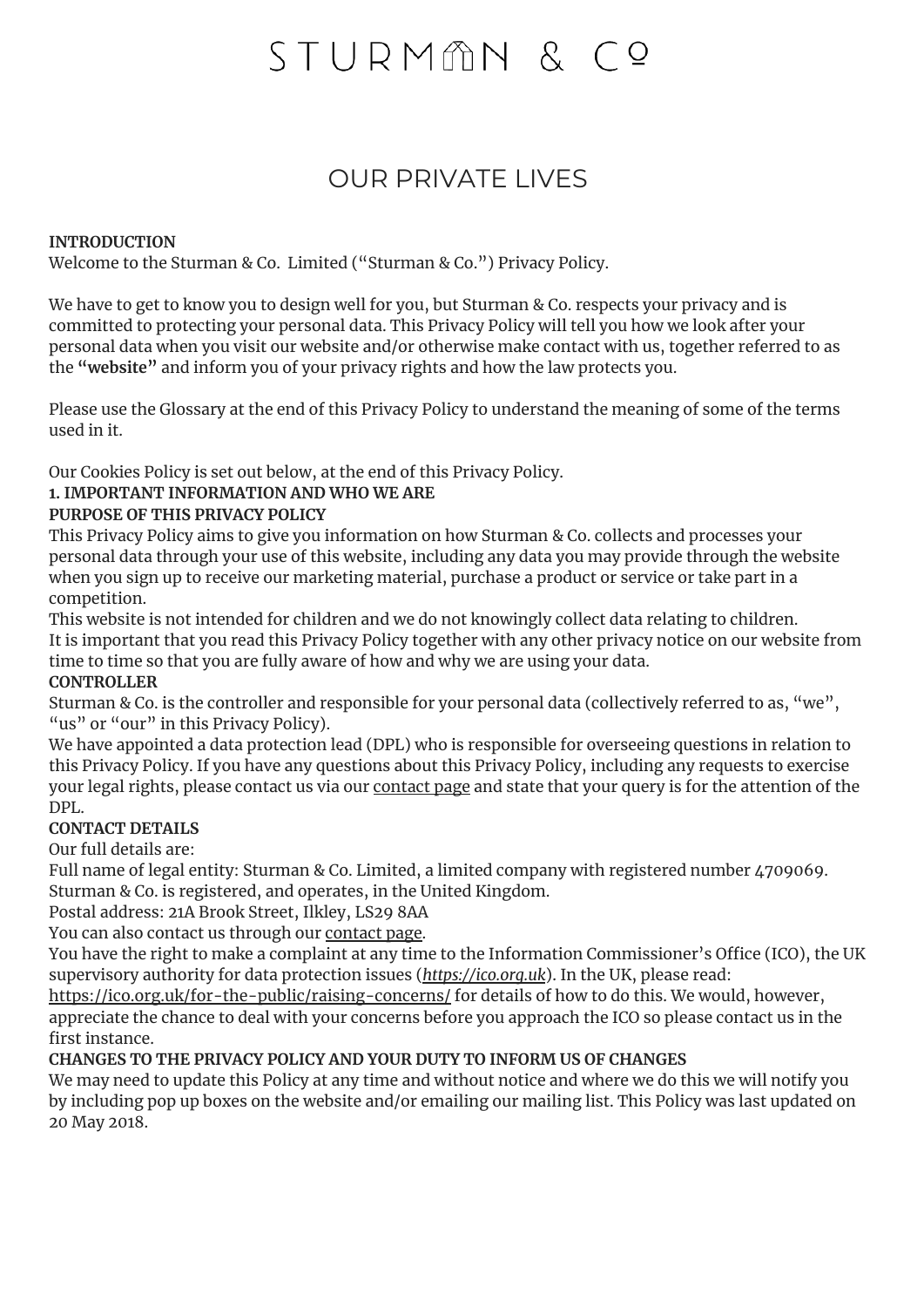It is important that the personal data we hold about you is accurate and up to date. Please keep us informed if your personal data changes during your relationship with us and periodically review your account settings on our website.

### **THIRD-PARTY LINKS**

This website may include links to third-party websites, plug-ins and applications. Clicking on those links or enabling those connections may allow third parties to collect or share data about you. We do not control these third-party websites and are not responsible for their privacy statements. When you leave our website, we encourage you to read the Privacy Policy of every website you visit.

### **2. THE DATA WE COLLECT ABOUT YOU**

Personal data, or personal information, means any information about an individual from which that person can be identified. It does not include data where the identity has been removed (anonymous data). We may collect, use, store and transfer different kinds of personal data about you which we have grouped together follows:

**Identity Data** includes first name and last name.

**Contact Data** means the data we use to contact you including your billing address, delivery address, email address and telephone number.

**Financial Data** means the data we use to process your payments for your orders including your payment card details. We do not store or process your card details ourselves, they are processed and stored via one of our contracted third party service providers. We encrypt your payment card details in your browser and securely transfer this data to our relevant third party payment provider to process a payment.

**Transaction Data** means details about transactions you have made with us including the payments to and from you along with other details of products and services you have purchased from us. **Technical Data** means details about the device(s) you use to access our website including your internet protocol (IP) address, browser type and version, location, browser plug-in types and versions, operating system and platform and other technology on the devices you use to access this website.

**Profile Data** includesyour username (email address) and password to our portal and other software, your login data, purchases or orders made by you, your interests, preferences, feedback and survey responses.

**Usage Data** includes information about how you use our website portals, products and services. This includes your browsing patterns and information such as how long you might spend on one of our webpages and what you look at and for on our website, the click stream to and from our website, page response times and page interaction information such as scrolling, clicks and mouseovers.

**Marketing and Communications Data** includes your preferences in receiving marketing from us and your communication preferences.

We also collect, use and share aggregated and/or anonymised data ("**Aggregated Data**") such as statistical or demographic data for any purpose. Aggregated Data may be derived from your personal data but is not considered personal data in law as this data does not directly or indirectly reveal your identity. For example, we may aggregate your Usage Data to calculate the percentage of users accessing a specific website feature. However, if we combine or connect Aggregated Data with your personal data so that it can directly or indirectly identify you, we treat the combined data as personal data which will be used in accordance with this Privacy Policy.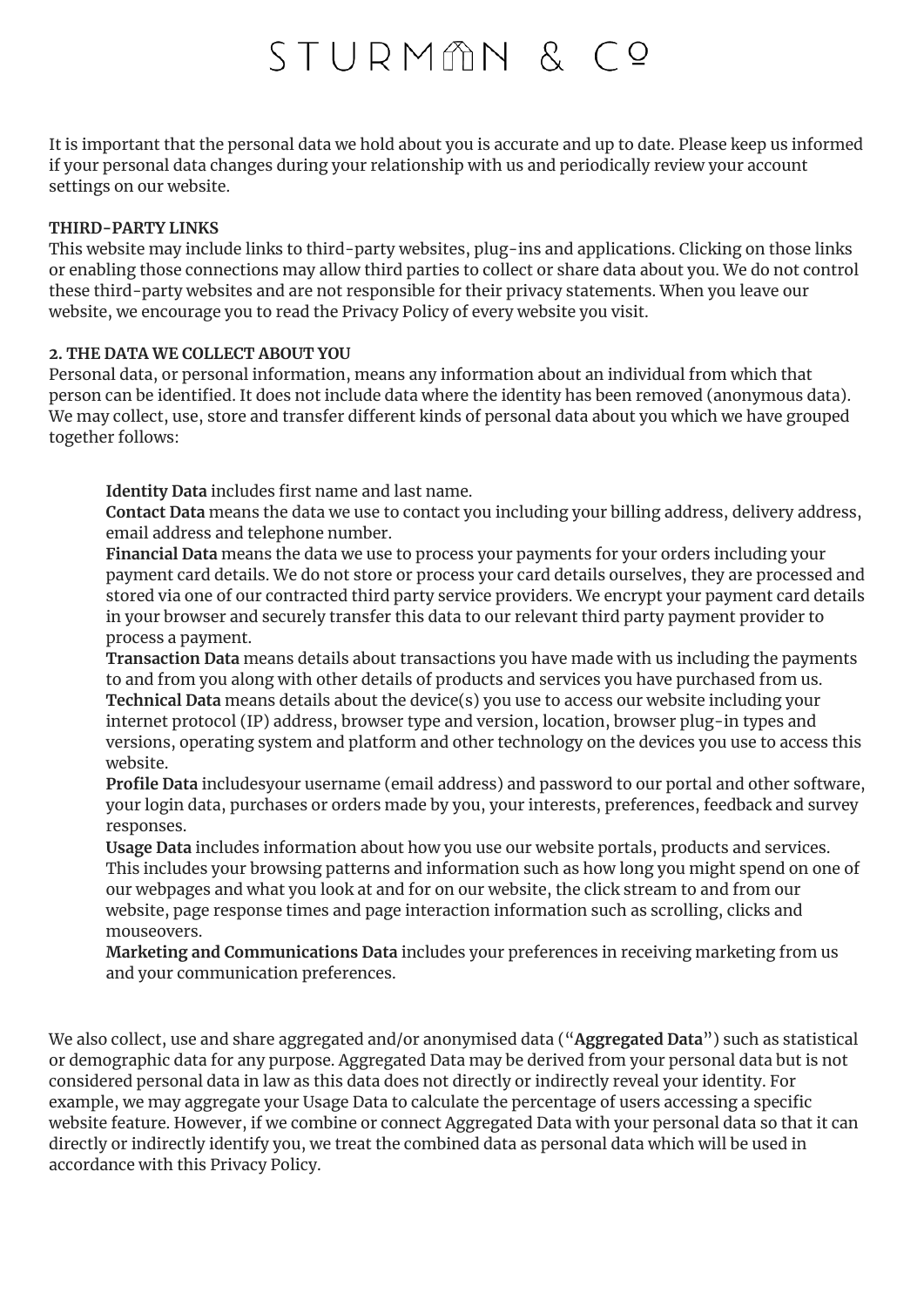#### **IF YOU FAIL TO PROVIDE PERSONAL DATA**

Where we need to collect personal data by law, or under the terms of a contract we have with you and you fail to provide that data when requested, we may not be able to perform the contract we have or are trying to enter into with you (for example, where you do not provide suitable delivery instructions to provide you with goods or services). In this case, we may have to cancel a product or service you have with us but we will notify you if this is the case at the time.

#### **3. HOW IS YOUR PERSONAL DATA COLLECTED?**

We use different methods to collect data from and about you including through:

**Direct interactions.** You may give us your Identity Data, Contact Data, Transaction Data, Profile Data, Financial Data and Marketing and Communications Data in person, by using our website, filling in forms or by corresponding with us by post, phone, email or otherwise. This includes personal data you provide when you

meet with us talk to us on the phone purchase a product or service (including gift cards) through our website or social media channels; access or create an account on our website portal; request marketing to be sent to you; enter a competition; or give us some feedback.

**Automated technologies or interactions**. As you interact with our website, we may automatically collect Usage Data and Technical Data about your equipment, browsing actions and patterns. We collect this personal data by using cookies, server logs and other similar technologies. Please see our Cookies Policy for further details.

#### **4. THIRD PARTY SOURCES OF DATA/DATA SHARING**:

We also collect from and share data with the following providers:

**Essential Service Providers:** Sometimes, other businesses give us data about you which we may need for our legitimate interests of conducting business with you and on occasion they are necessary to perform our contract with you. It usually comprises Financial Data or Transaction Data. This happens when we link through to third party payment providers. They may tell us that you have paid for your products and, where relevant and/or necessary they will provide us with your Contact Data and Transaction Data. We also might engage third party contractors to provide us with technical or delivery services that are related to your account with us.

**Professional Advisers and Investors:** We may also share your data with professional advisers such as our lawyers and insurers to manage risks and legal claims, and/or as part of our relationship and obligations to our investor organisations. This is in our legitimate interests.

**Group:** It is possible we could sell our business to a third party or re-organise our business or become insolvent. In that scenario, our database of customers is one of the biggest parts of that business and so we would need to share it with the third-party buyer and their advisers. This is in the legitimate interests of selling our business. We may also expand our group of companies and in this scenario we may share your data within our group in order to improve our products and services and because of some of our internal support services may be shared across the group. This is in our legitimate interests of cost efficiency and growing our business. Where this occurs, we will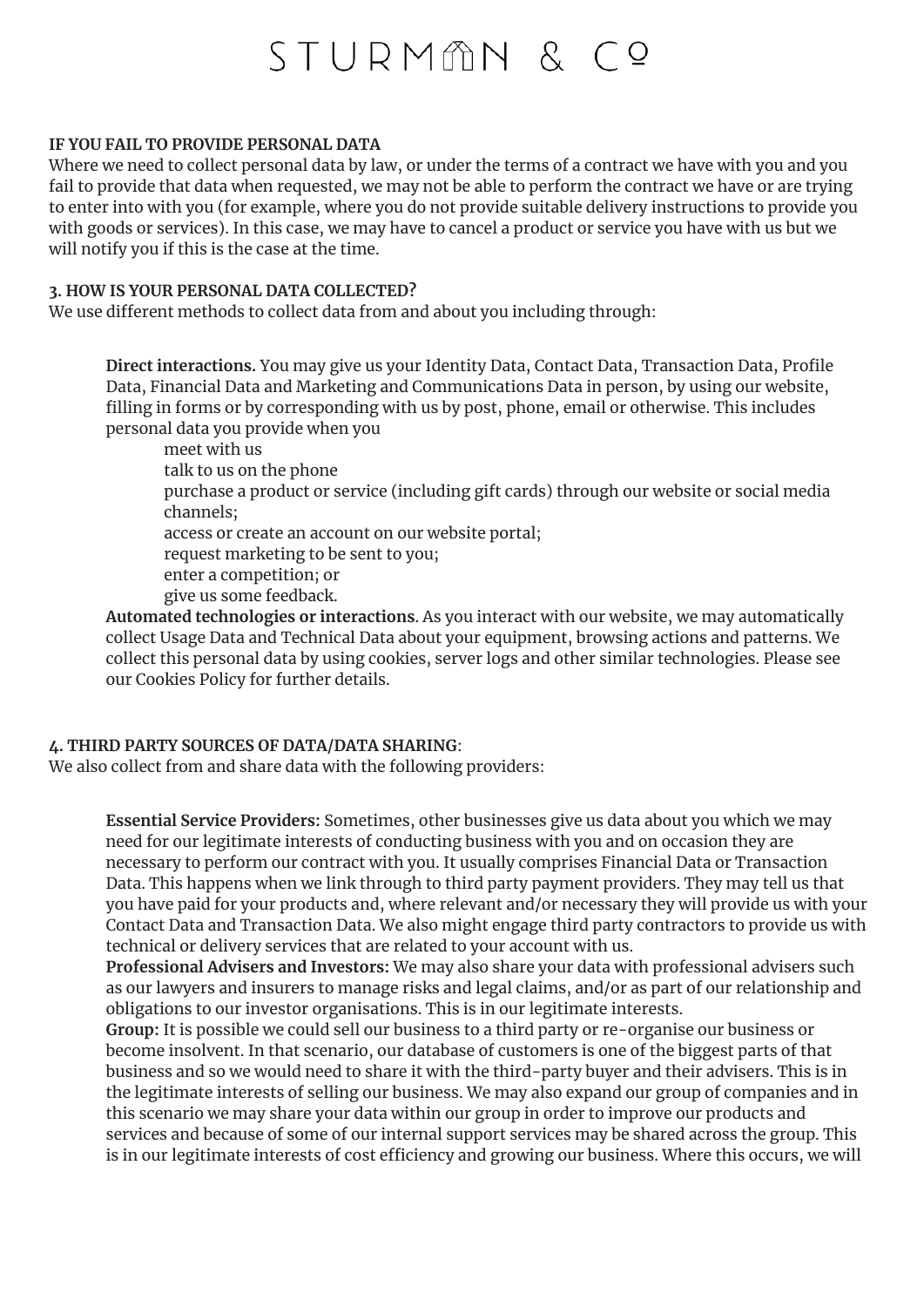post a link to all group companies and their locations in this Privacy Policy and they will use it in the ways set out in this Policy.

**Law Enforcement/Legal Compliance:** We will cooperate with all third parties to enforce their intellectual property or other rights. We will also cooperate with law enforcement requests from within or outside your country of residence. This may include disclosing your personal information to government or law enforcement agencies, or private parties, when we have a good faith belief that disclosure is required by law or when we, in our discretion, believe that disclosure is necessary to protect our legal rights, or those of third parties and/or to comply with a judicial proceeding, court order, fraud reduction or legal process served on us. In such cases, we may raise or waive any legal objection or right available to us. These uses of your data are in our legitimate interests of protecting our business security. We may also use your data and share it with the recipients listed in this Privacy Policy for the purpose of complying with our legal obligations.

The lawful bases for sharing and processing this data is set out in the table below and please refer to the External Third Parties listed in the Glossary for further information.

#### **5. HOW WE USE YOUR PERSONAL DATA**

We will only use your personal data when the law allows us to. Most commonly, we will use your personal data in the following circumstances:

Where we need to perform the contract we are about to enter into or have entered into with you. Where it is necessary for our legitimate interests (or those of a third party) and your interests and fundamental rights do not override those interests.

Where we need to comply with a legal or regulatory obligation.

See the Glossary at the end of this Privacy Policy to find out more about the types of lawful basis that we will rely on to process your personal data.

Generally we do not rely on consent as a legal basis for processing your personal data other than in relation to sending third party direct marketing communications to you via email or text message. You have the right to withdraw consent to marketing at any time by emailing hello@sturmanco.com or using an opt out link in any of our marketing emails.

### **PURPOSES FOR WHICH WE WILL USE YOUR PERSONAL DATA**

We have set out below, in a table format, a description of all the ways we may use your personal data, and which of the legal bases we rely on to do so. We have also identified what our legitimate interests are where appropriate.

| Purpose/Activity                     | Type of data                               | Lawful basis for processing including<br>basis of legitimate interest |
|--------------------------------------|--------------------------------------------|-----------------------------------------------------------------------|
| To register you as a new<br>customer | (a) Identity<br>(b) Contact<br>(c) Profile | Performance of a contract with you.                                   |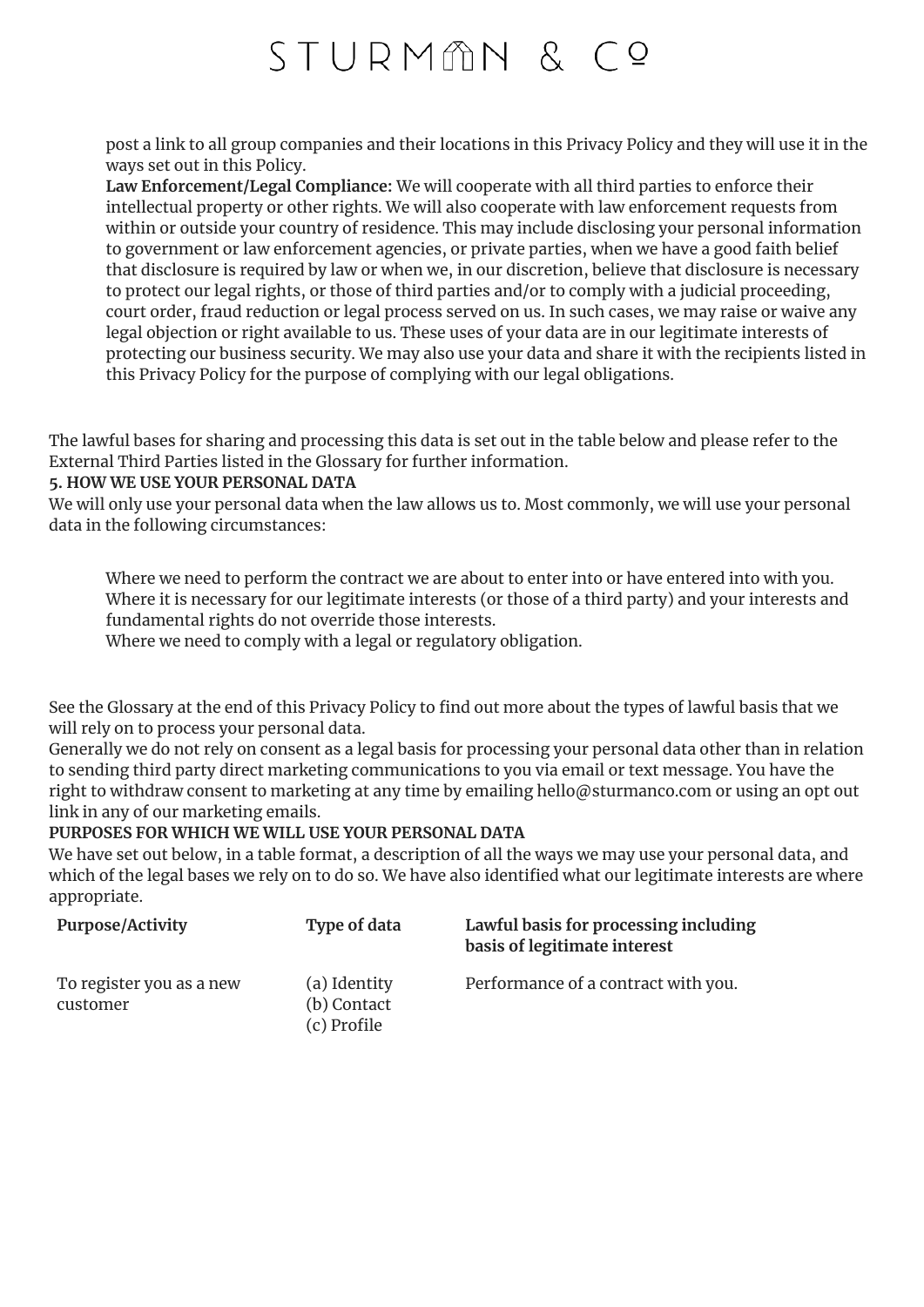| To process and deliver our<br>services, including:<br>managing payments,<br>fees and charges; and<br>managing your<br>queries through our<br><b>Customer Service</b><br>$team - this may$<br>include recording calls<br>to our teams. | (a) Identity<br>(b) Contact<br>(c) Financial<br>(d) Transaction<br>(e) Marketing and<br>Communications | Performance of a contract with you. We<br>may also use some of the data related to<br>your queries for our legitimate interests of<br>ensuring our customer service quality<br>standards are met.                                       |
|---------------------------------------------------------------------------------------------------------------------------------------------------------------------------------------------------------------------------------------|--------------------------------------------------------------------------------------------------------|-----------------------------------------------------------------------------------------------------------------------------------------------------------------------------------------------------------------------------------------|
| To collect and recover money<br>owed to us in respect of our<br>services                                                                                                                                                              | (a) Identity<br>(b) Contact<br>(c) Financial<br>(d) Transaction                                        | Necessary for our legitimate interests (to<br>recover debts due to us).                                                                                                                                                                 |
| To carry out fraud<br>assessments                                                                                                                                                                                                     | (a) Identity<br>(b) Contact<br>(c) Financial<br>(d) Transaction<br>(e) Technical                       | Necessary for our legitimate interests of<br>ensuring payments are not fraudulent                                                                                                                                                       |
| To process your purchase of a<br>gift voucher from us                                                                                                                                                                                 | (a) Identity<br>(b) Contact<br>(c) Financial<br>(d) Transaction                                        | Performance of a contract with you.                                                                                                                                                                                                     |
| To notify you in relation to<br>our legal obligations and<br>documents, including<br>changes to our terms or<br>Privacy Policy                                                                                                        | (a) Identity<br>(b) Contact<br>(c) Profile                                                             | Necessary for our legitimate interests of<br>ensuring our customers are updated on<br>these changes.                                                                                                                                    |
| To help us improve our<br>offering to our customers,<br>including asking you to leave<br>a review or take a survey, or<br>provide customer insights                                                                                   | (a) Identity<br>(b) Contact<br>(c) Profile<br>(d) Marketing and<br>Communications                      | Necessary for our legitimate interests (to<br>study how customers use our<br>products/services, to improve our offering<br>to our customers, to develop them and<br>grow our business).                                                 |
| To enable you to partake in a<br>prize draw or competition                                                                                                                                                                            | (a) Identity<br>(b) Contact<br>(c) Profile<br>(d) Usage<br>(e) Marketing and<br>Communications         | Performance of a contract with you to<br>fulfil the promotion and run the<br>competition/prize draw. We may also<br>subsequently use your entries for the<br>legitimate interests of understanding our<br>client base more effectively. |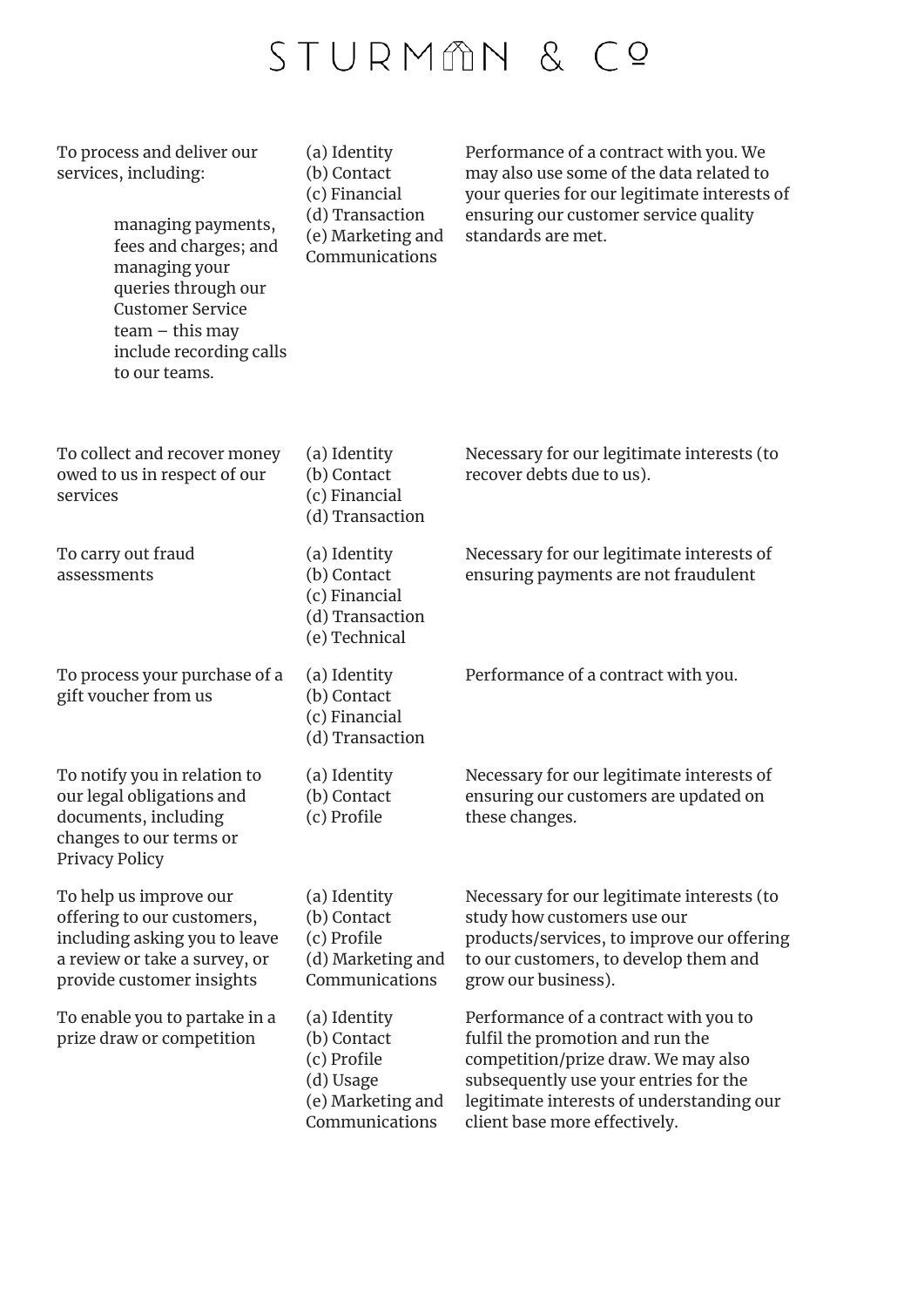| To administer and protect our<br>business and this website<br>(including troubleshooting,<br>data analysis, testing, system<br>maintenance, support,<br>reporting and hosting of data)   | (a) Identity<br>(b) Contact<br>(c) Profile<br>(d) Technical                                                     | Necessary for our legitimate interests (for<br>running our business, provision of<br>administration and IT services, network<br>security, to prevent fraud and in the<br>context of a business reorganisation or<br>group restructuring exercise).                                                                                     |
|------------------------------------------------------------------------------------------------------------------------------------------------------------------------------------------|-----------------------------------------------------------------------------------------------------------------|----------------------------------------------------------------------------------------------------------------------------------------------------------------------------------------------------------------------------------------------------------------------------------------------------------------------------------------|
| To deliver relevant website<br>content, advertisements and<br>other marketing material to<br>you and measure or<br>understand the effectiveness<br>of the advertising we serve to<br>you | (a) Identity<br>(b) Contact<br>(c) Profile<br>(d) Usage<br>(e) Marketing and<br>Communications<br>(f) Technical | Necessary for our legitimate interests (to<br>study how customers use our<br>products/services, to develop them, to<br>grow our business to inform our<br>marketing strategy and to improve our<br>offering to you). Please note that where<br>cookies are used for this purpose, this is<br>covered separately by our Cookies Policy. |
| To use data analytics to<br>improve our website,<br>products/services, marketing,<br>customer relationships and<br>experiences                                                           | (a) Technical<br>(b) Usage                                                                                      | Necessary for our legitimate interests (to<br>define types of customers for our products<br>and services, to keep our website updated<br>and relevant, to develop our business and<br>to inform our marketing strategy). Please<br>note that where cookies are used for this<br>purpose, this is covered by our Cookies<br>Policy.     |
| To make suggestions and<br>recommendations to you<br>about goods or services that<br>may be of interest to you                                                                           | (a) Identity<br>(b) Contact<br>(c) Technical<br>(d) Usage<br>(e) Profile                                        | Necessary for our legitimate interests (to<br>develop our products/services and grow<br>our business, and to improve our offering<br>to you).                                                                                                                                                                                          |

We do not conduct any automated decision making. We may on occasion profile our clients for the purposes of targeting marketing at them and where this is done, this is undertaken for our legitimate interests of ensuring our marketing is relevant to its audience. For example, we may classify an appropriate audience for a promotion by what services they have previously looked at or expressed an interest in. We do not conduct any online behavioural tracking.

#### **MARKETING**

We may use your Identity, Contact, Technical, Usage and Profile Data to form a view on what we think you may want or need, or what may be of interest to you. This is how we decide which products, services and offers may be relevant for you. We only use the data you provide to us directly for this purpose along with the Aggregated Data provided to us by our analytics partners and we do not track what other websites you may visit after visiting our site, though in common with most websites, we may register the site which referred you to our site (e.g. a search engine).

We strive to provide you with choices regarding certain personal data uses, particularly around marketing and advertising.

We generally only send electronic marketing – such as email marketing – to people who have previously bought similar services from us and this is in our legitimate interests. We will always offer a way out of receiving this marketing when you first contract with us and in every marketing communication afterwards. We may on occasion send out postal marketing for the purpose of growing our sales which is in our legitimate interests and in this scenario we will rely on you to let us know if you do not want to receive this by opting out of marketing (see Opting out below).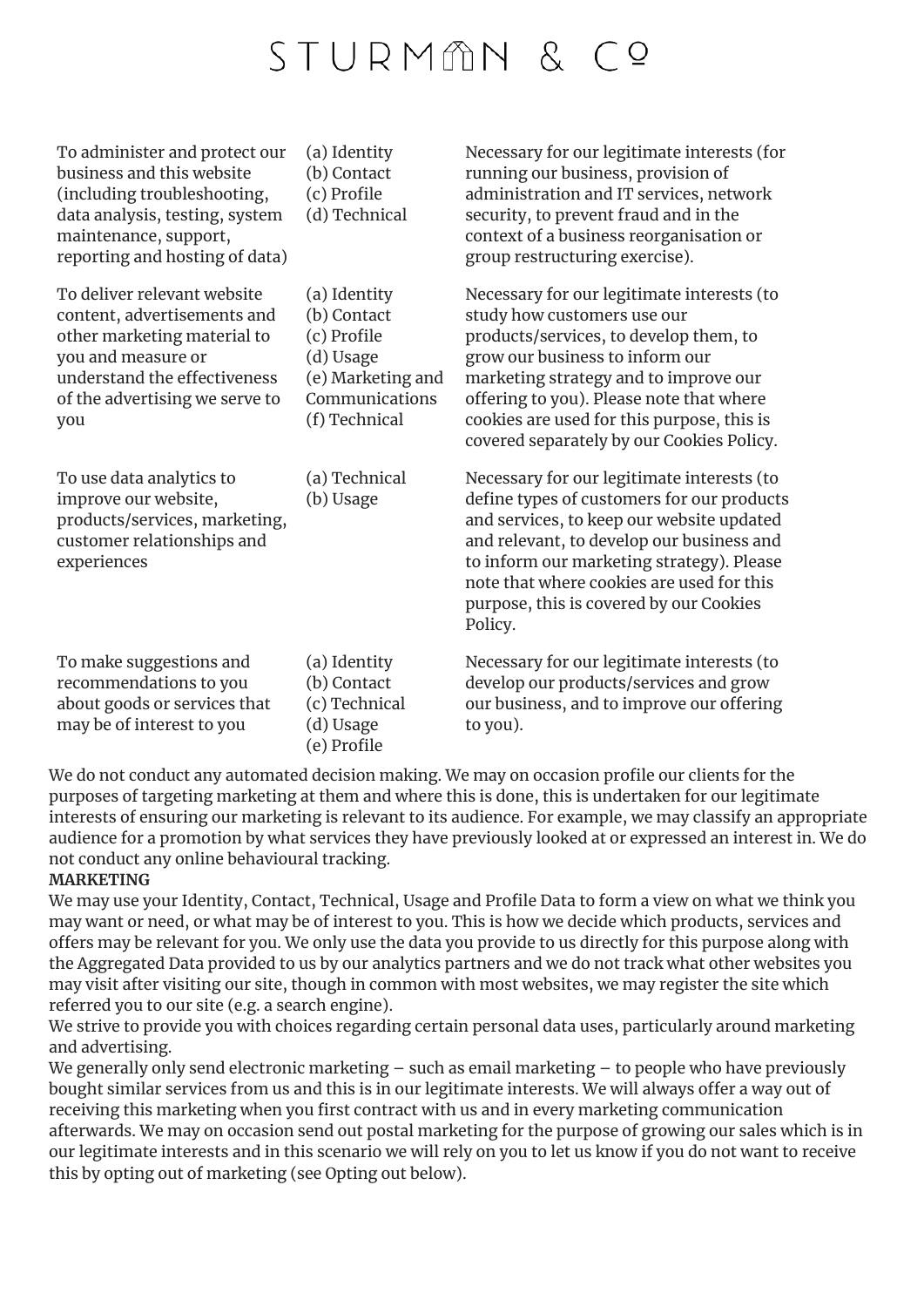Where you have not previously contracted with us but have registered your details with us (for example by entering a competition, making an enquiry or signing up for a newsletter), we will only send you marketing communications if you opted into receiving marketing at the time and so given us your express consent (which you may withdraw at any time – see Opting out below).

We may also share certain data with third party social media platforms in order to show you targeted ads when you visit them. We do this by:

the use of cookies which capture your visits to our website. Please refer to our Cookies Policy for more information; and

we may also provide these platforms with your email address to create 'audiences' of users fitting within a certain demographic/category so that we can target our marketing. Please check the social media platforms' terms for more details of these services. This is in our legitimate interests of sending you direct marketing. See 'Opting out' below for details of how you can adjust your marketing preferences. Our Cookies Policy also explains how you can adjust your cookies preferences.

### **OPTING OUT**

You can ask us to stop sending you marketing messages at any time by following the opt-out links on any marketing message sent to you or by emailing hello@sturmanco.com at any time.

If you opt out of receiving email marketing from us, we will no longer share your email address with social media platforms (see 'External Third Parties' below). However, you may continue to see our ads through them, due to their general demographic targeting. Please check the social media platforms for more detail of how to opt out from seeing these ads.

Where you opt out of receiving these marketing messages, this will not apply to personal data provided to us as a result of a service we have contracted with you, or related correspondence, and we will continue to process such data in accordance with this Privacy Policy and only ever as permitted by law. **COOKIES**

You can set your browser to refuse all or some browser cookies, or to alert you when websites set or access cookies. If you disable or refuse cookies, please note that some parts of this website may become inaccessible or not function properly. For more information about the cookies we use, please see our Cookies Policy.

### **CHANGE OF PURPOSE**

We will only use your personal data for the purposes for which we collected it, unless we reasonably consider that we need to use it for another reason and that reason is compatible with the original purpose. If you wish to get an explanation as to how the processing for the new purpose is compatible with the original purpose, please [contact](https://www.sturmanco.com/contact-2/) us.

If we need to use your personal data for an unrelated purpose, we will notify you and we will explain the legal basis which allows us to do so.

Please note that we may process your personal data without your knowledge or consent, in compliance with the above rules, where this is required or permitted by law.

### **6. DISCLOSURES OF YOUR PERSONAL DATA**

We require all third parties to respect the security of your personal data and to treat it in accordance with the law and they may only use your data for the purposes we specify in our contract with them. We will always work with them to protect your privacy.

### **7. INTERNATIONAL TRANSFERS**

Some of our External Third Parties are based outside the European Economic Area (**EEA**) so their processing of your personal data will involve a transfer of data outside the EEA.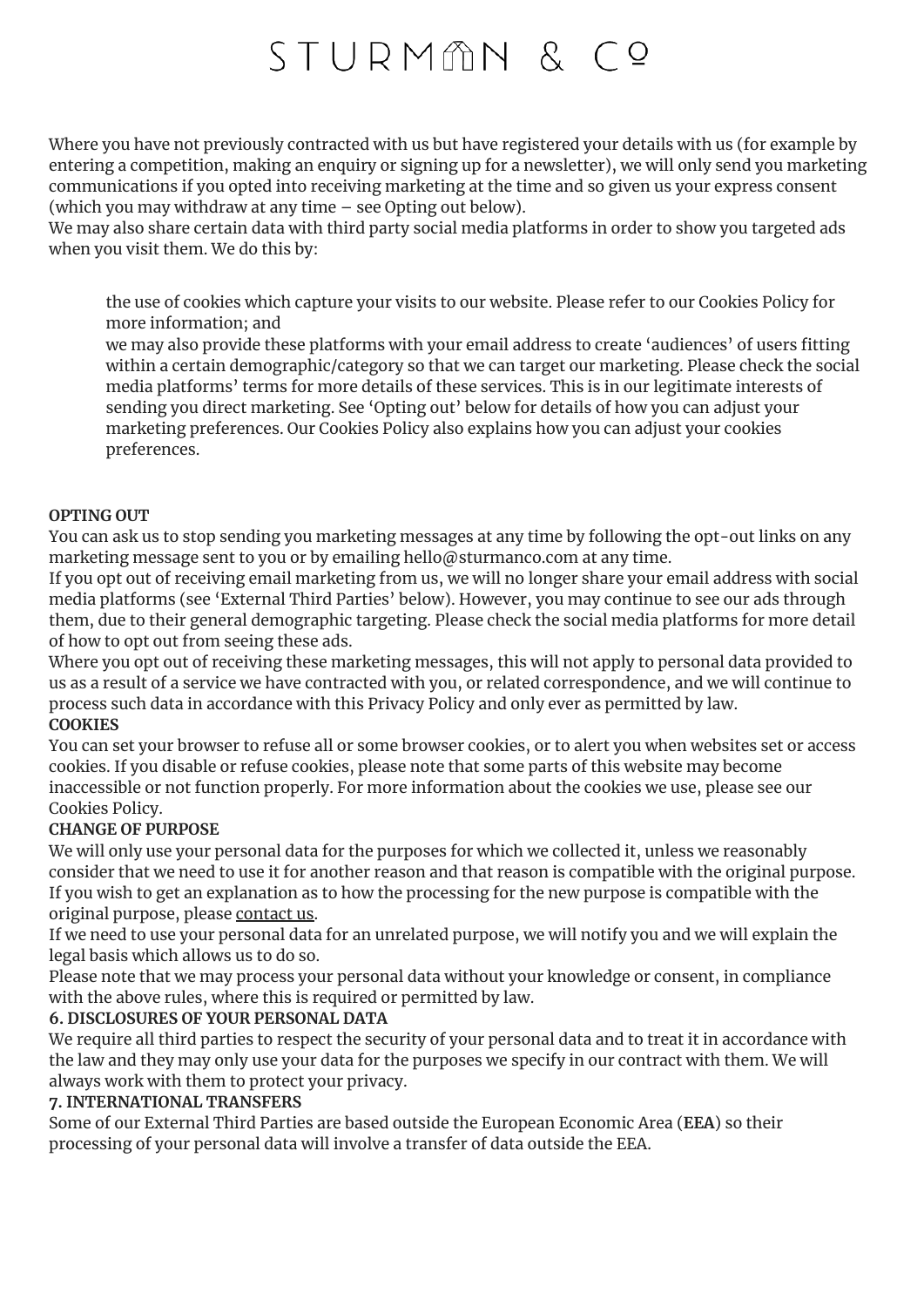Whenever we transfer your personal data out of the EEA, we ensure a similar degree of protection is afforded to it by ensuring at least one of the following safeguards is implemented:

We will only transfer your personal data to countries that have been deemed to provide an adequate level of protection for personal data by the European Commission. For further details, see *[European](https://ec.europa.eu/info/law/law-topic/data-protection/data-transfers-outside-eu/adequacy-protection-personal-data-non-eu-countries_en) [Commission:](https://ec.europa.eu/info/law/law-topic/data-protection/data-transfers-outside-eu/adequacy-protection-personal-data-non-eu-countries_en) Adequacy of the protection of personal data in non-EU countries*.

Where we use certain service providers, we may use specific contracts approved by the European Commission which give personal data the same protection it has in Europe. For further details, see *European [Commission:](https://ec.europa.eu/info/strategy/justice-and-fundamental-rights/data-protection/data-transfers-outside-eu/model-contracts-transfer-personal-data-third-countries_en) Model contracts for the transfer of personal data to third countries*. Where we use providers based in the US, we may transfer data to them if they are part of the Privacy Shield which requires them to provide similar protection to personal data shared between the Europe and the US. For further details, see *European [Commission:](https://ec.europa.eu/info/strategy/justice-and-fundamental-rights/data-protection/data-transfers-outside-eu/eu-us-privacy-shield_en) EU-US Privacy Shield*.

Please [contact](https://www.sturmanco.com/contact-2/) us if you want further information on the specific mechanism used by us when transferring your personal data out of the EEA.

### **8. DATA SECURITY**

We have put in place appropriate security measures to prevent your personal data from being accidentally lost, used or accessed in an unauthorised way, altered or disclosed. In addition, we limit access to your personal data to those employees, agents, contractors and other third parties who have a business need to know. They will only process your personal data on our instructions and they are subject to a duty of confidentiality.

We have put in place procedures to deal with any suspected personal data breach and will notify you and any applicable regulator of a breach where we are legally required to do so.

You acknowledge that the Internet is not a completely secure medium for communication and, accordingly, we cannot guarantee the security of any information you send to us (or we send to you) via the Internet. We are not responsible for any damages which you, or others, may suffer as a result of the loss of confidentiality of such information.

### **9. DATA RETENTION**

### **HOW LONG WILL YOU USE MY PERSONAL DATA FOR?**

We will only retain your personal data for as long as necessary to fulfil the purposes we collected it for, including for the purposes of satisfying any legal, accounting, or reporting requirements.

To determine the appropriate retention period for personal data, we consider the amount, nature, and sensitivity of the personal data, the potential risk of harm from unauthorised use or disclosure of your personal data, the purposes for which we process your personal data and whether we can achieve those purposes through other means, and the applicable legal requirements. For example, details of your orders will be kept for as long as we need to retain that data to comply with our legal and regulatory requirements. This is generally 7 years unless the law prescribes a longer period.

In some circumstances you can ask us to delete your data: see 'Your legal rights' below for further information.

In some circumstances we may anonymise your personal data (so that it can no longer be associated with you) for research or statistical purposes in which case we may use this information indefinitely without further notice to you.

### **10. YOUR LEGAL RIGHTS**

Under certain circumstances, you have rights under UK data protection laws in relation to your personal data.

You have the right to:

**Request access** to your personal data (commonly known as a "data subject access request"). This enables you to receive a copy of the personal data we hold about you and to check that we are lawfully processing it.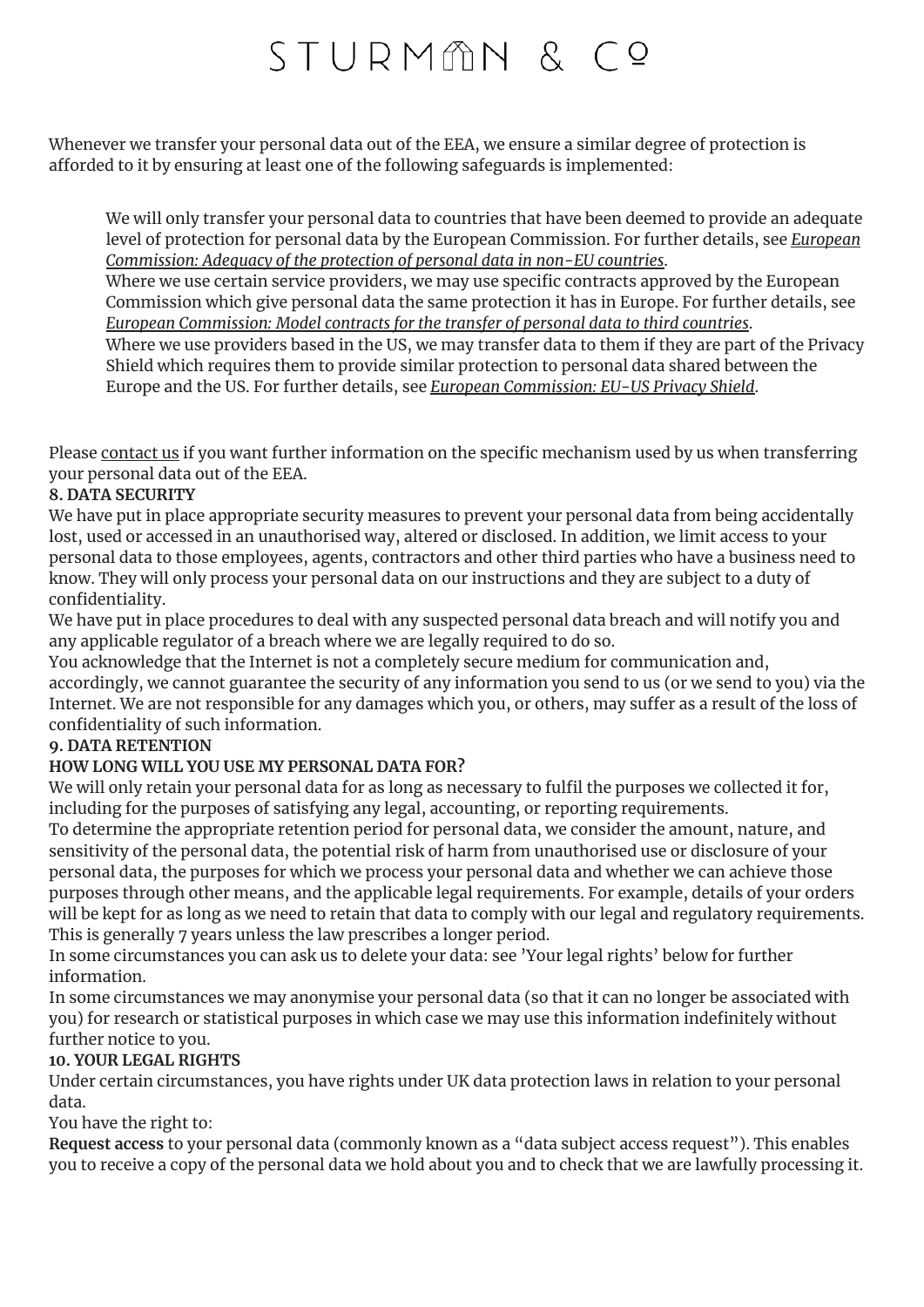**Request correction** of the personal data that we hold about you. This enables you to have any incomplete or inaccurate data we hold about you corrected, though we may need to verify the accuracy of the new data you provide to us.

**Request erasure** of your personal data. This enables you to ask us to delete or remove personal data where there is no good reason for us continuing to process it for example where you consider that we do not need it any longer for the purposes for which we originally collected it as explained to you in this Privacy Policy, where you have withdrawn your consent to our using it and we had relied on that consent according to this Policy, where you consider that we cannot show a 'legitimate interest' in continuing to process it and we have relied on that legitimate interest to process it as explained to you in this Policy . You also have the right to ask us to delete or remove your personal data where you have successfully exercised your right to object to processing (see below), where we may have processed your information unlawfully or where we are required to erase your personal data to comply with local law. Note, however, that we may not always be able to comply with your request of erasure for specific legal reasons which will be notified to you, if applicable, at the time of your request.

**Object to processing** of your personal data where we are relying on a legitimate interest (or those of a third party) and there is something about your particular situation which makes you want to object to processing on this ground as you feel it impacts on your fundamental rights and freedoms. You also have the right to object where we are processing your personal data for direct marketing purposes. In some cases, we may demonstrate that we have compelling legitimate grounds to process your information which override your rights and freedoms.

**Request restriction of processing** of your personal data. This enables you to ask us to suspend the processing of your personal data in the following scenarios: (a) if you want us to establish the data's accuracy; (b) where our use of the data is unlawful but you do not want us to erase it; (c) where you need us to hold the data even if we no longer require it as you need it to establish, exercise or defend legal claims; or (d) you have objected to our use of your data but we need to verify whether we have overriding legitimate grounds to use it.

**Request the transfer** of your personal data to you or to a third party. We will provide to you, or a third party you have chosen, your personal data in a structured, commonly used, machine-readable format. Note that this right only applies to automated information which you initially provided consent for us to use or where we used the information to perform a contract with you.

**Withdraw consent at any time** where we are relying on consent to process your personal data. However, this will not affect the lawfulness of any processing carried out before you withdraw your consent. If you wish to exercise any of these rights, please email us, marking your query for the attention of the DPL.

**NO FEE USUALLY REQUIRED**

You will not have to pay a fee to access your personal data (or to exercise any of the other rights). However, we may charge a reasonable fee if your request is clearly unfounded, repetitive or excessive. Alternatively, we may refuse to comply with your request in these circumstances.

### **WHAT WE MAY NEED FROM YOU**

We may need to request specific information from you to help us confirm your identity and ensure your right to access your personal data (or to exercise any of your other rights). This is a security measure to ensure that personal data is not disclosed to any person who has no right to receive it. We may also contact you to ask you for further information in relation to your request to speed up our response.

### **TIME LIMIT TO RESPOND**

We try to respond to all legitimate requests within one month. Occasionally it may take us longer than a month if your request is particularly complex or you have made a number of requests. In this case, we will notify you and keep you updated.

### **11. GLOSSARY**

### **LAWFUL BASIS**

**Legitimate Interest** means the interest of our business in conducting and managing our business to enable us to give you the best service/product and the best and most secure experience. We make sure we consider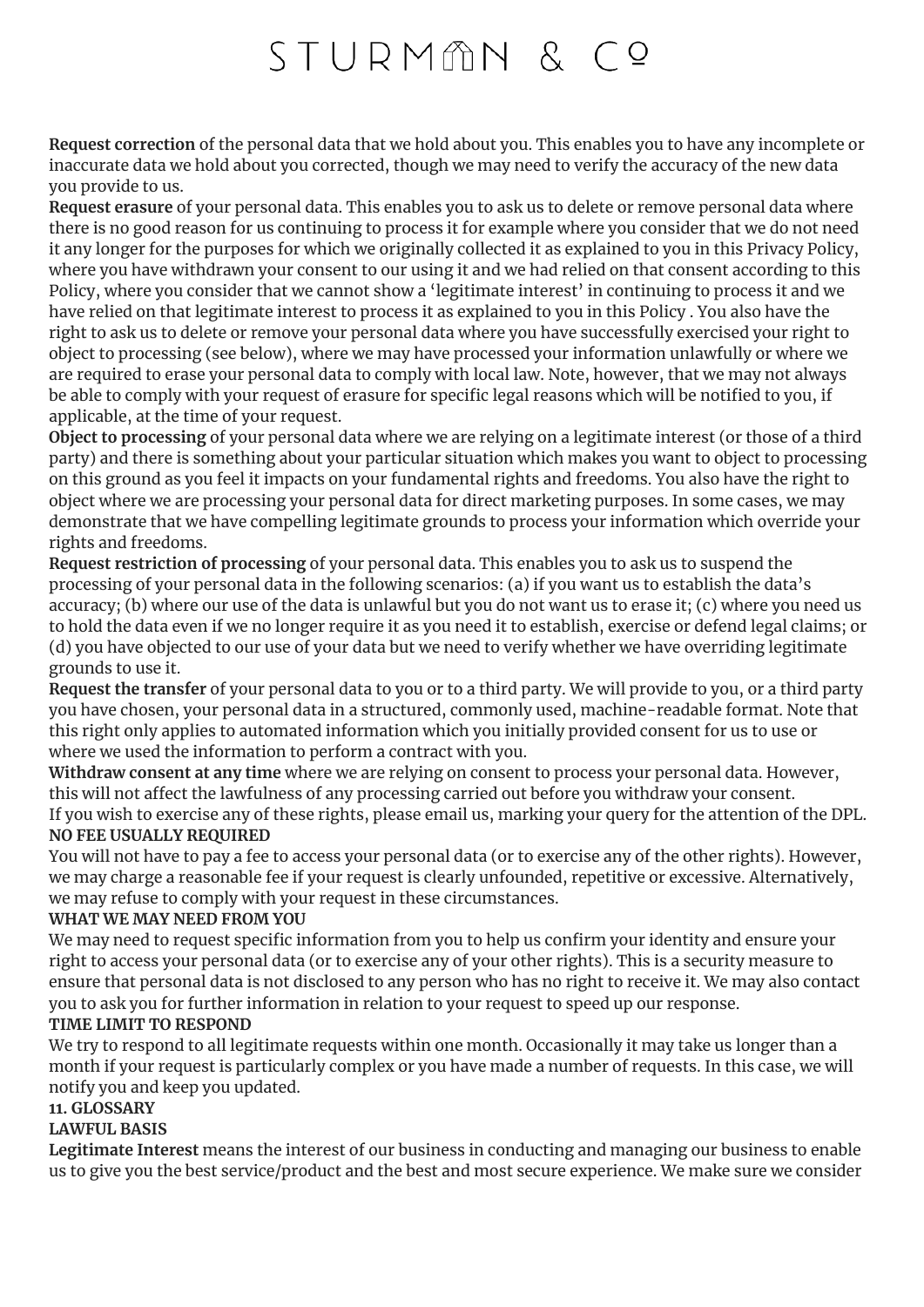and balance any potential impact on you (both positive and negative) and your rights before we process your personal data for our legitimate interests. We do not use your personal data for activities where our interests are overridden by the impact on you (unless we have your consent or are otherwise required or permitted to by law). You can obtain further information about how we assess our legitimate interests against any potential impact on you in respect of specific activities by asking us, in writing or in person. **Performance of Contract** means processing your data where it is necessary for the performance of a contract to which you are a party or to take steps at your request before entering into such a contract. **Comply with a legal or regulatory obligation** means processing your personal data where it is necessary for compliance with a legal or regulatory obligation that we are subject to.

### **THIRD PARTIES**

### **EXTERNAL THIRD PARTIES**

**Contractors and Suppliers** – when you place an order, we share your information with the relevant contractor or supplier so that they can process and deliver your product or service (such as project implementation).

**Cloud storage providers** – we use cloud computing platforms that securely store all of our data, including customer details.

**Email service providers** – in order to send you marketing content and transactional emails, we share your details with our email service providers.

**Social Media Platforms** – We may make your name and email address available to companies in order to advertise and market our services to you through other platforms on the internet (e.g. Facebook). See the 'Marketing' section of this Privacy Policy above.

**Analytics tools** – we use analytics tools to track the way that users interact with our website. **Profiling tools** – we use profiling tools to understand how you engage with our website and show you content we think will be most relevant to you, based on our understanding of your interests and preferences.

**Payment providers** – in order to facilitate any payments made on our site, we facilitate the sharing of your Financial Data with payment providers.

**Delivery providers** – in order to package and mail your items to you, it is necessary to share your information with delivery providers.

**Marketing and insights providers** – marketing and insights tools allow us to understand our clients better so that we may provide you with the best possible website, products and customer service experience. We may share certain information about our clients to facilitate this process.

**Feedback forms** – when you make a purchase or use our services, we may engage a third party to send out feedback forms on our behalf, or we may ask you ourselves through our social media platforms.

### OUR COOKIES POLICY

By visiting this website with your browser settings adjusted to allow cookies, you are consenting to Sturman & Co. using cookies for the purposes outlined below in order to provide you with a fully functional shopping experience.

### **What is a cookie**?

A cookie is a small text file which is downloaded and stored on your computer or mobile device by websites that you visit. Where cookie technology is not available, an anonymous identifier may be used. An anonymous identifier is a random string of characters used for the same purposes as a cookie. Your browser accesses the cookie file only when you visit the website that generated it. This helps to ease your navigation by automatically logging you in and remembering things like your preferences and what's in your shopping basket. Cookies allow sites like ours to deliver you a personalised experience. The information stored within any given cookie can only be accessed by the website that created it and cookies are limited to communicating only the information that you have disclosed to the site. We use the following types of cookie: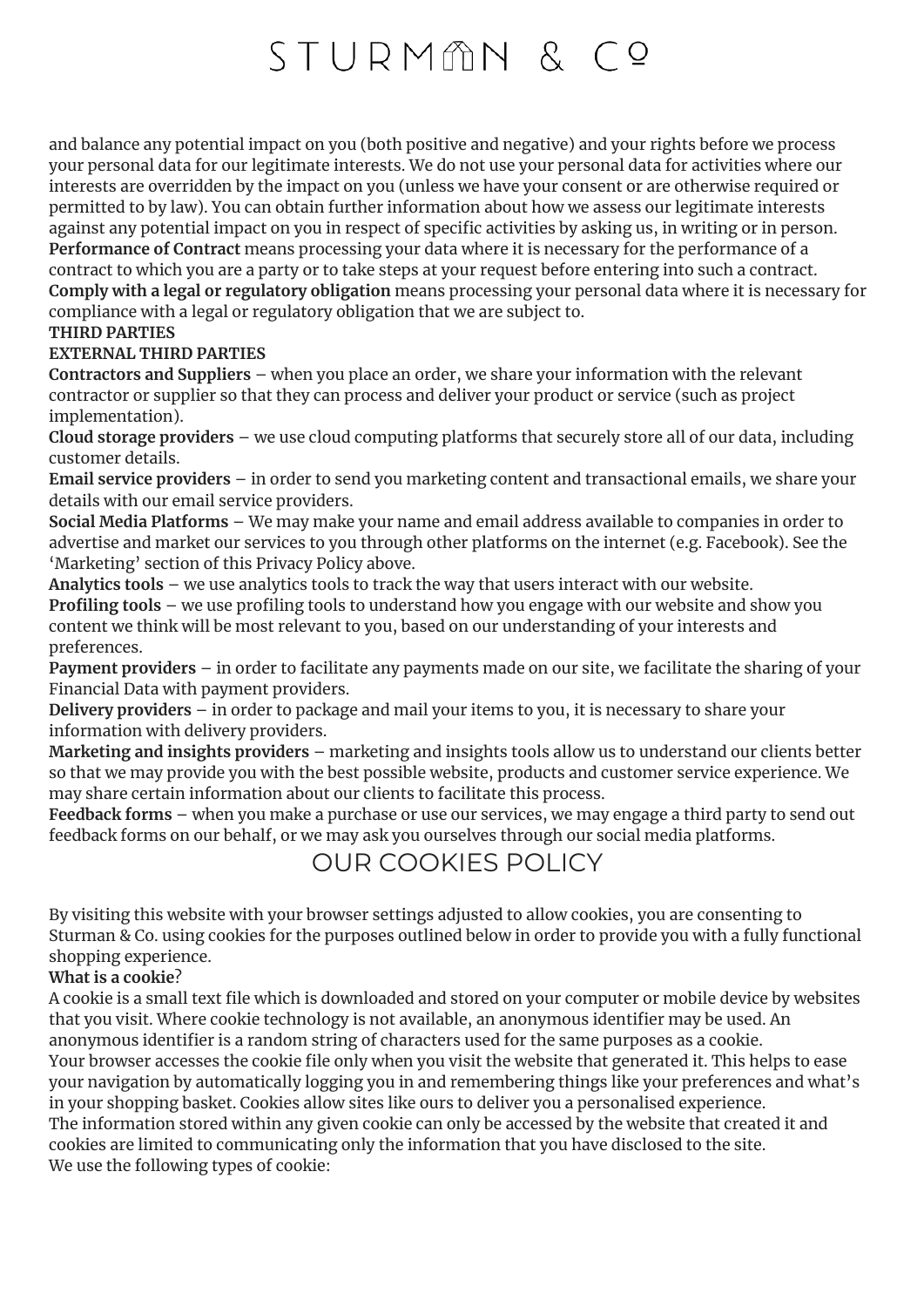**Strictly necessary cookies.** These are cookies that are required for the operation of our website. They include, for example, cookies that enable you to log into secure areas of our website, use a shopping cart or make use of e-billing services.

**Performance cookies.** They allow us to recognise and count the number of visitors and to see how visitors move around our website when they are using it. This helps us to improve the way our website works, for example, by ensuring that users are finding what they are looking for easily.

The list below details the cookies used on www.sturmanco.com. We have outlined who sets these cookies and their purpose. If the party reads something other than 'Sturman & Co.', these are our third party business partners who help us to enhance your browsing experience.

| Category              | Party                                                                                                                                        | Purpose                                                                                                                                                                                                                                                                                                                                                                                                                                                                                                                                                               |
|-----------------------|----------------------------------------------------------------------------------------------------------------------------------------------|-----------------------------------------------------------------------------------------------------------------------------------------------------------------------------------------------------------------------------------------------------------------------------------------------------------------------------------------------------------------------------------------------------------------------------------------------------------------------------------------------------------------------------------------------------------------------|
| Strictly<br>necessary | Sturman &<br>Co.                                                                                                                             | Sturman & Co. uses cookies to enable some of the basic<br>functionality that is required for you to browse and shop on our<br>website, such as remembering which products you have added to<br>your basket. The information collected through these cookies is<br>only used for this purpose and is never shared or sold on to third<br>parties.                                                                                                                                                                                                                      |
| Performance           | Google<br>Adwords;<br>MSN/Bing;<br>Double Click;<br>Yahoo (Right<br>Media);<br>Facebook,<br>Pinterest,<br>Taboola,<br>Rakuten<br>(LinkShare) | Google Adwords, MSN/Bing, Double Click, Yahoo, Facebook,<br>Pinterest, Taboola and Rakuten (LinkShare) use cookies (or, if<br>applicable, anonymous identifiers) to track our own paid<br>advertising activity. We use the information collected by these<br>cookies to help us determine where our ads will be most effective<br>online. Each individual advertiser uses its own tracking cookies<br>and the data taken is not confidential data or interchangeable.                                                                                                 |
| Performance           | Google<br>Analytics<br>(including<br>Universal<br>Analytics and<br>Google<br>Analytics for<br>Display<br>Advertisers)                        | Google Analytics use cookies (or, if applicable, anonymous<br>identifiers) to collect data that helps us understand how people<br>are using the site. We use this information to identify how and<br>where we can improve the customer experience, and to help us<br>determine where our ads will be most effective online. The data<br>collected through these cookies is anonymous, does not collect<br>specific customer data and is never shared with other third<br>parties, other than Double Click Campaign Manager, which is a<br>fully owned Google product. |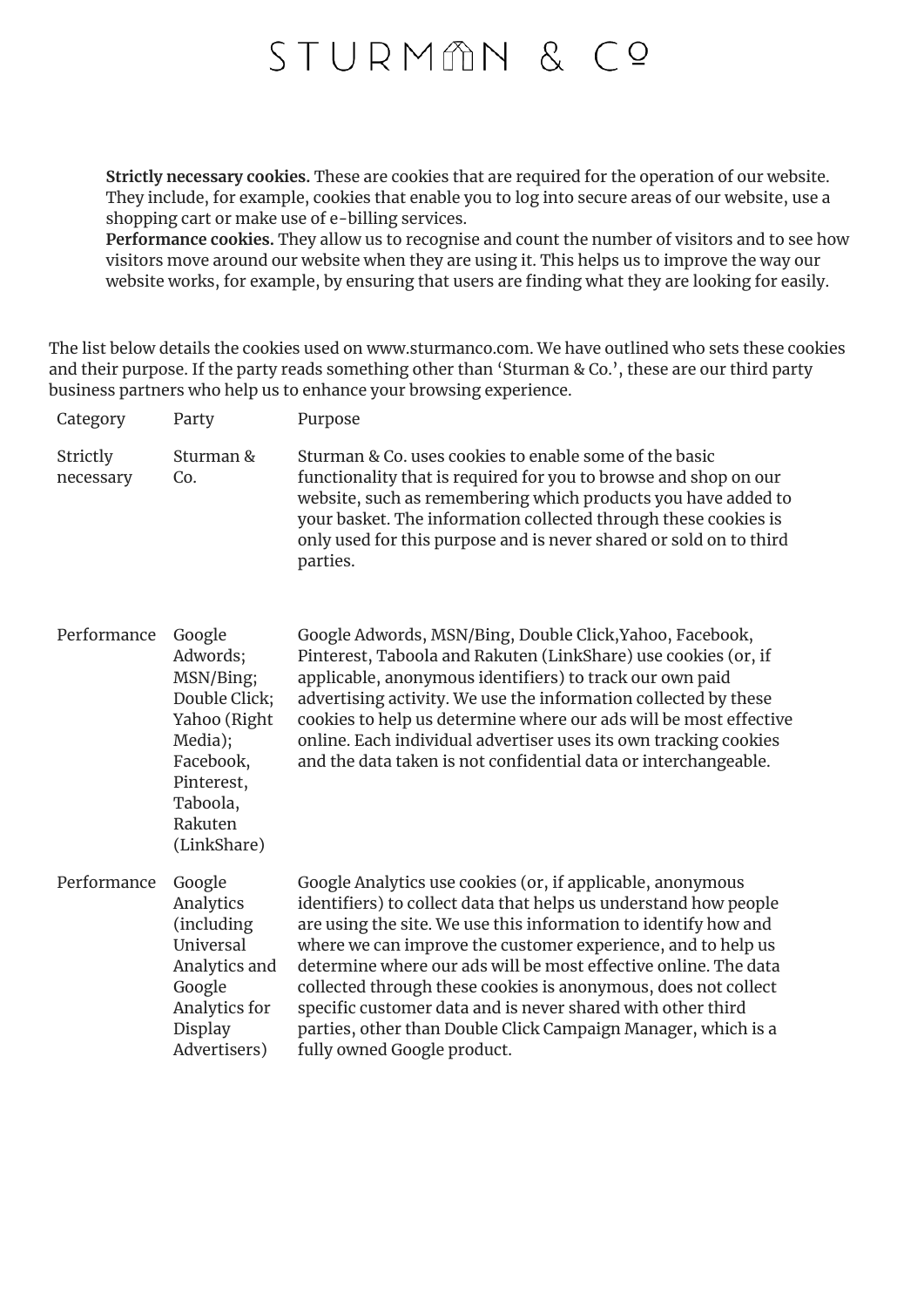| Performance Social Media | plugins | Sites such as Instagram, Facebook and Pinterest, serve cookies<br>in order to be able to share and discuss Sturman & Co. products<br>on social networks.                                                                                                                                                                                                                                                                                                                                                                                                    |
|--------------------------|---------|-------------------------------------------------------------------------------------------------------------------------------------------------------------------------------------------------------------------------------------------------------------------------------------------------------------------------------------------------------------------------------------------------------------------------------------------------------------------------------------------------------------------------------------------------------------|
| Performance AdXTracking  |         | AdXTracking use cookies to help identify user behaviour in our<br>App. The user behaviour identified includes: the Device ID used<br>by a specific user and events in our App (including, without<br>limitation, login and successful completion of the transaction).<br>This allows us to make more effective decisions about targeted<br>marketing (including the ability to segment users so that we can<br>push relevant advertisements to them; and to more efficiently<br>handle and optimise our mobile campaigns on social networks<br>and the web. |

### Duration of cookies:

### Session (or Transient) Cookies

Session cookies are stored in your computer's memory for the length of your browsing session. They become inaccessible after the session has been inactive for a time and are automatically deleted from your computer when the browser is closed. They allow you to move from page to page without having to log-in repeatedly.

### Persistent (or Permanent) Cookies

Persistent cookies are stored in your computer memory and are not deleted when the browser is closed. They are used to keep your preferences for the website, so they will be remembered for next time you visit the website. They are also used to collect information about the numbers of visitors, the average time spent on a particular page and analyse shopping behaviour on the website. This information is used to find out how well the website works and where it can be improved.

### Flash Cookies (or Locally Shared Objects)

You probably have Adobe Flash installed on your computer. Websites that contain Flash can also store small files on your computer that are used in the same way as cookies.

Flash cookies can also back up the data that is stored in other cookies. When you delete cookies, your Flash cookies are not affected. So a website may still recognise you if it backed up the deleted cookie information on a Flash cookie.

Sharing with social networks

If you use the buttons that allow you to share products and content with your friends via social networks like Twitter and Facebook, these companies may set a cookie on your computer memory. Find out more about these here:

<https://www.facebook.com/about/privacy/>

[http://twitter.com/privacy](https://twitter.com/privacy)

[http://www.google.com/intl/en-GB/policies/privacy/](https://www.google.com/intl/en-GB/policies/privacy/)

Managing cookies:

If cookies aren't enabled on your computer, it will mean that your shopping experience on our website will be limited to browsing and researching; you won't be able to add products to your basket or buy them. To